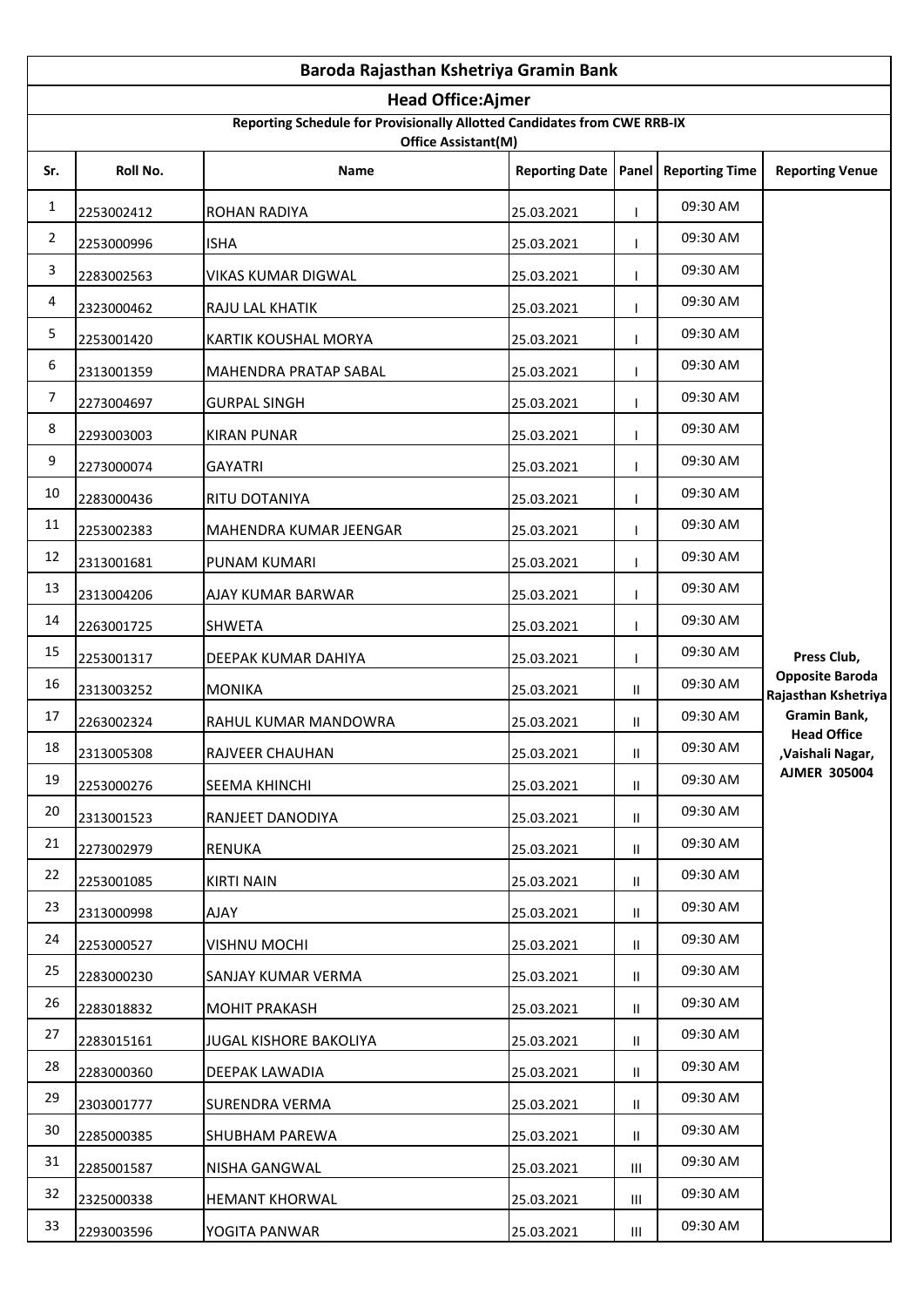|     | Baroda Rajasthan Kshetriya Gramin Bank                                                          |                          |                       |                |                       |                                               |  |  |
|-----|-------------------------------------------------------------------------------------------------|--------------------------|-----------------------|----------------|-----------------------|-----------------------------------------------|--|--|
|     |                                                                                                 | <b>Head Office:Ajmer</b> |                       |                |                       |                                               |  |  |
|     | Reporting Schedule for Provisionally Allotted Candidates from CWE RRB-IX<br>Office Assistant(M) |                          |                       |                |                       |                                               |  |  |
| Sr. | Roll No.                                                                                        | Name                     | <b>Reporting Date</b> | Panel          | <b>Reporting Time</b> | <b>Reporting Venue</b>                        |  |  |
| 34  | 2273001815                                                                                      | PRADEEP SINGH            | 25.03.2021            | Ш              | 09:30 AM              |                                               |  |  |
| 35  | 2283015425                                                                                      | <b>VAIBHAV MEENA</b>     | 25.03.2021            | Ш              | 09:30 AM              |                                               |  |  |
| 36  | 2283013312                                                                                      | SARITA MEENA             | 25.03.2021            | Ш              | 09:30 AM              |                                               |  |  |
| 37  | 2283011624                                                                                      | <b>GHANSHYAM MEENA</b>   | 25.03.2021            | Ш              | 09:30 AM              |                                               |  |  |
| 38  | 2283004691                                                                                      | <b>DOLLY MEENA</b>       | 25.03.2021            | Ш              | 09:30 AM              |                                               |  |  |
| 39  | 2283009196                                                                                      | <b>ASHOK MEENA</b>       | 25.03.2021            | Ш              | 09:30 AM              |                                               |  |  |
| 40  | 2283003797                                                                                      | <b>BHARTI MEENA</b>      | 25.03.2021            | Ш              | 09:30 AM              |                                               |  |  |
| 41  | 2283018904                                                                                      | PARUL MEENA              | 25.03.2021            | Ш              | 09:30 AM              |                                               |  |  |
| 42  | 2283011765                                                                                      | MANISH KUMAR MEENA       | 25.03.2021            | Ш              | 09:30 AM              |                                               |  |  |
| 43  | 2263000808                                                                                      | <b>NISHI MEENA</b>       | 25.03.2021            | $\mathbf{III}$ | 09:30 AM              |                                               |  |  |
| 44  | 2303001661                                                                                      | ATMARAM MEENA            | 25.03.2021            | Ш              | 09:30 AM              |                                               |  |  |
| 45  | 2283007480                                                                                      | RAJENDRA KUMAR MEENA     | 25.03.2021            | Ш              | 09:30 AM              |                                               |  |  |
| 46  | 2263001439                                                                                      | HEMANT KUMAR MEENA       | 25.03.2021            |                | 01:30PM               |                                               |  |  |
| 47  | 2283002463                                                                                      | NIKITA MEEMROT           | 25.03.2021            |                | 01:30PM               |                                               |  |  |
| 48  | 2283013278                                                                                      | PAWAN MEENA              | 25.03.2021            |                | 01:30PM               | Press Club,                                   |  |  |
| 49  | 2283020007                                                                                      | POOJA MEENA              | 25.03.2021            |                | 01:30PM               | <b>Opposite Baroda</b><br>Rajasthan Kshetriya |  |  |
| 50  | 2283003263                                                                                      | <b>ANKITA MEENA</b>      | 25.03.2021            |                | 01:30PM               | Gramin Bank,<br><b>Head Office</b>            |  |  |
| 51  | 2283015002                                                                                      | AVINASH KUMAR MEENA      | 25.03.2021            | J.             | 01:30PM               | ,Vaishali Nagar,                              |  |  |
| 52  | 2313005260                                                                                      | PRIYA MEENA              | 25.03.2021            |                | 01:30PM               | <b>AJMER 305004</b>                           |  |  |
| 53  | 2283007814                                                                                      | DEEPAK MEENA             | 25.03.2021            |                | 01:30PM               |                                               |  |  |
| 54  | 2253000087                                                                                      | <b>HARIMOHAN MEENA</b>   | 25.03.2021            |                | 01:30PM               |                                               |  |  |
| 55  | 2285000496                                                                                      | ABHINASH MEENA           | 25.03.2021            |                | 01:30PM               |                                               |  |  |
| 56  | 2313005339                                                                                      | PRIYANKA                 | 25.03.2021            |                | 01:30PM               |                                               |  |  |
| 57  | 2283017830                                                                                      | VISHNU KUMAR SHARMA      | 25.03.2021            |                | 01:30PM               |                                               |  |  |
| 58  | 2313002020                                                                                      | JASWANT SINGH SHEKHAWAT  | 25.03.2021            |                | 01:30PM               |                                               |  |  |
| 59  | 2273004028                                                                                      | <b>SACHIN CHOUDHARY</b>  | 25.03.2021            |                | 01:30PM               |                                               |  |  |
| 60  | 2283015321                                                                                      | SATISH KUMAR             | 25.03.2021            |                | 01:30PM               |                                               |  |  |
| 61  | 2313000879                                                                                      | <b>SUNIL KUMAR</b>       | 25.03.2021            | Ш.             | 01:30PM               |                                               |  |  |
| 62  | 2313004054                                                                                      | <b>GEETA DUKIYA</b>      | 25.03.2021            | $\mathbf{II}$  | 01:30PM               |                                               |  |  |
| 63  | 2283005886                                                                                      | DROPADI SWAMI            | 25.03.2021            | $\mathbf{II}$  | 01:30PM               |                                               |  |  |
| 64  | 2283001625                                                                                      | <b>KULDEEP</b>           | 25.03.2021            | Ш.             | 01:30PM               |                                               |  |  |
| 65  | 2283015428                                                                                      | MANISHA YADAV            | 25.03.2021            | Ш.             | 01:30PM               |                                               |  |  |
| 66  | 2313005020                                                                                      | <b>KAVITA</b>            | 25.03.2021            | $\mathbf{II}$  | 01:30PM               |                                               |  |  |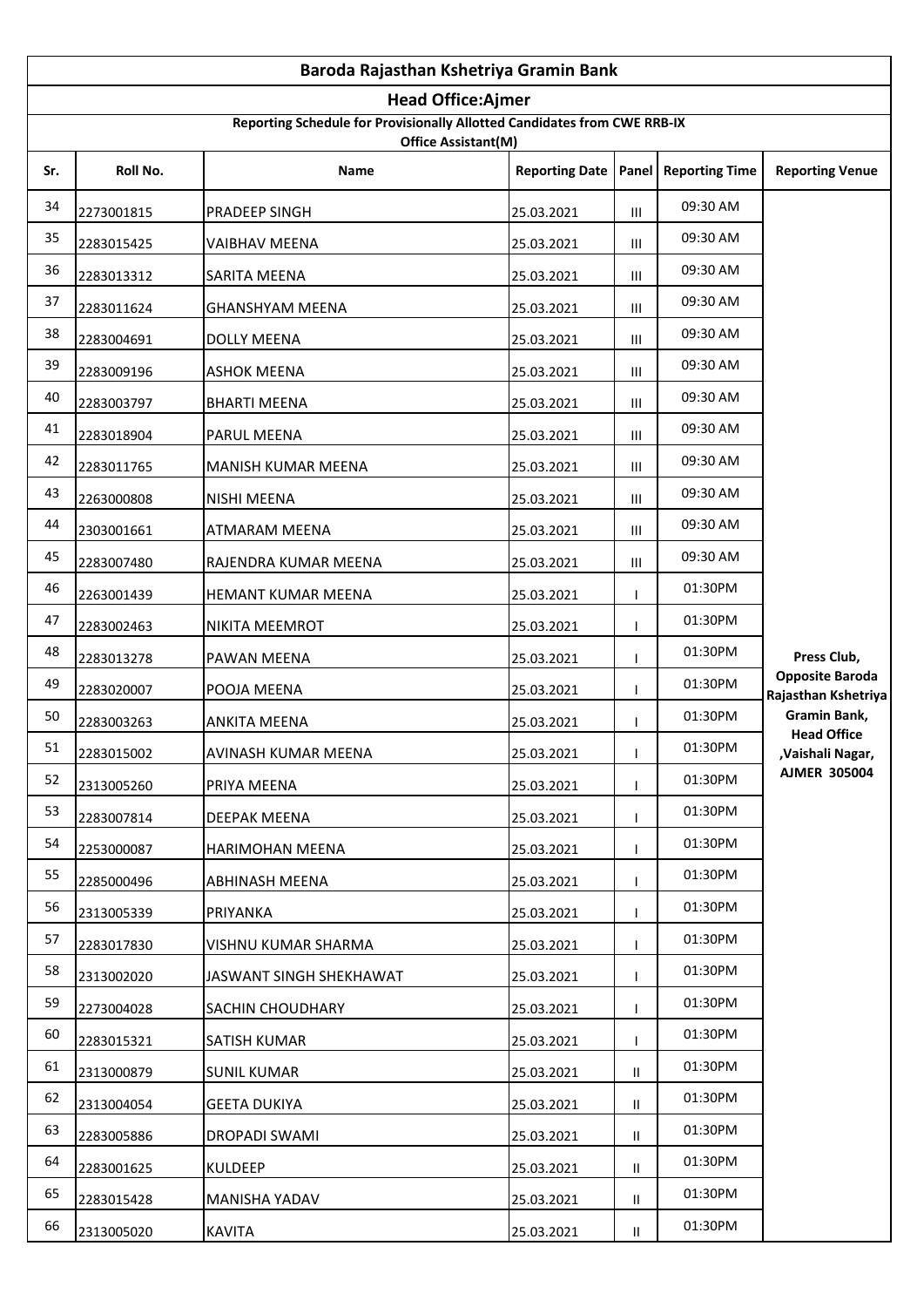|     | Baroda Rajasthan Kshetriya Gramin Bank                                                          |                        |                       |                                    |                       |                                               |  |  |
|-----|-------------------------------------------------------------------------------------------------|------------------------|-----------------------|------------------------------------|-----------------------|-----------------------------------------------|--|--|
|     | <b>Head Office:Ajmer</b>                                                                        |                        |                       |                                    |                       |                                               |  |  |
|     | Reporting Schedule for Provisionally Allotted Candidates from CWE RRB-IX<br>Office Assistant(M) |                        |                       |                                    |                       |                                               |  |  |
| Sr. | Roll No.                                                                                        | <b>Name</b>            | <b>Reporting Date</b> | Panel                              | <b>Reporting Time</b> | <b>Reporting Venue</b>                        |  |  |
| 67  | 2313004020                                                                                      | NITIKA MAHALA          | 25.03.2021            | Ш.                                 | 01:30PM               |                                               |  |  |
| 68  | 2273000325                                                                                      | SHYONARAYAN            | 25.03.2021            | Ш                                  | 01:30PM               |                                               |  |  |
| 69  | 2273004240                                                                                      | <b>VISHAL SAINI</b>    | 25.03.2021            | Ш                                  | 01:30PM               |                                               |  |  |
| 70  | 2313003860                                                                                      | UMESH KUMAR            | 25.03.2021            | $\mathbf{II}$                      | 01:30PM               |                                               |  |  |
| 71  | 2273004647                                                                                      | <b>EKTA</b>            | 25.03.2021            | Ш                                  | 01:30PM               |                                               |  |  |
| 72  | 2273000106                                                                                      | MUKUL VERMA            | 25.03.2021            | $\mathbf{II}$                      | 01:30PM               |                                               |  |  |
| 73  | 2283005126                                                                                      | ANKIT RAJORIA          | 25.03.2021            | Ш                                  | 01:30PM               |                                               |  |  |
| 74  | 2273000726                                                                                      | SHAMSHER SINGH         | 25.03.2021            | $\mathbf{II}$                      | 01:30PM               |                                               |  |  |
| 75  | 2313002294                                                                                      | <b>ANAND SAINI</b>     | 25.03.2021            | Ш                                  | 01:30PM               |                                               |  |  |
| 76  | 2313002989                                                                                      | <b>KAVITA KUMARI</b>   | 25.03.2021            | Ш                                  | 01:30PM               |                                               |  |  |
| 77  | 2273002584                                                                                      | RAKESH CHANDRA SIYAG   | 25.03.2021            | Ш                                  | 01:30PM               |                                               |  |  |
| 78  | 2315000270                                                                                      | SANDEEP KUMAR JANGIR   | 25.03.2021            | Ш                                  | 01:30PM               |                                               |  |  |
| 79  | 2283017604                                                                                      | <b>BHANWAR SINGH</b>   | 25.03.2021            | Ш                                  | 01:30PM               |                                               |  |  |
| 80  | 2313001295                                                                                      | SATPAL                 | 25.03.2021            | Ш                                  | 01:30PM               |                                               |  |  |
| 81  | 2283000944                                                                                      | <b>JAGDISH</b>         | 25.03.2021            | Ш                                  | 01:30PM               | Press Club,                                   |  |  |
| 82  | 2313003759                                                                                      | SANWAR MAL NEEL        | 25.03.2021            | Ш                                  | 01:30PM               | <b>Opposite Baroda</b><br>Rajasthan Kshetriya |  |  |
| 83  | 2293001365                                                                                      | <b>AMIT CHOUDHARY</b>  | 25.03.2021            | Ш                                  | 01:30PM               | Gramin Bank,<br><b>Head Office</b>            |  |  |
| 84  | 2263003053                                                                                      | <b>KAMAL SINGH</b>     | 25.03.2021            | $\ensuremath{\mathsf{III}}\xspace$ | 01:30PM               | ,Vaishali Nagar,                              |  |  |
| 85  | 2313003559                                                                                      | JITENDRA KUMAR ROYAL   | 25.03.2021            | Ш                                  | 01:30PM               | <b>AJMER 305004</b>                           |  |  |
| 86  | 2263002242                                                                                      | <b>SHAKEEL KHAN</b>    | 25.03.2021            | Ш                                  | 01:30PM               |                                               |  |  |
| 87  | 2313004533                                                                                      | <b>HARFOOL DARA</b>    | 25.03.2021            | Ш                                  | 01:30PM               |                                               |  |  |
| 88  | 2313005491                                                                                      | JAGDISH PRASAD JAT     | 25.03.2021            | Ш                                  | 01:30PM               |                                               |  |  |
| 89  | 2283009748                                                                                      | <b>ANIL KUMAR</b>      | 25.03.2021            | Ш                                  | 01:30PM               |                                               |  |  |
| 90  | 2263000334                                                                                      | ANIL YADAV             | 25.03.2021            | Ш                                  | 01:30PM               |                                               |  |  |
| 91  | 2283013221                                                                                      | <b>HEERALAL SONI</b>   | 26.03.2021            |                                    | 09:30AM               |                                               |  |  |
| 92  | 2313001343                                                                                      | MAHESH KUMAR           | 26.03.2021            |                                    | 09:30AM               |                                               |  |  |
| 93  | 2263001197                                                                                      | DINESH KUMAR           | 26.03.2021            |                                    | 09:30AM               |                                               |  |  |
| 94  | 2313001959                                                                                      | RAKESH SAINI           | 26.03.2021            |                                    | 09:30AM               |                                               |  |  |
| 95  | 2315000004                                                                                      | <b>SUDHAKAR SAINI</b>  | 26.03.2021            |                                    | 09:30AM               |                                               |  |  |
| 96  | 2253002067                                                                                      | <b>SAMIR CHOUDHARY</b> | 26.03.2021            |                                    | 09:30AM               |                                               |  |  |
| 97  | 2293002125                                                                                      | ASHISH RANKAWAT        | 26.03.2021            |                                    | 09:30AM               |                                               |  |  |
| 98  | 2273000341                                                                                      | SONU                   | 26.03.2021            |                                    | 09:30AM               |                                               |  |  |
| 99  | 2323000864                                                                                      | <b>KARTIK RATHOUR</b>  | 26.03.2021            |                                    | 09:30AM               |                                               |  |  |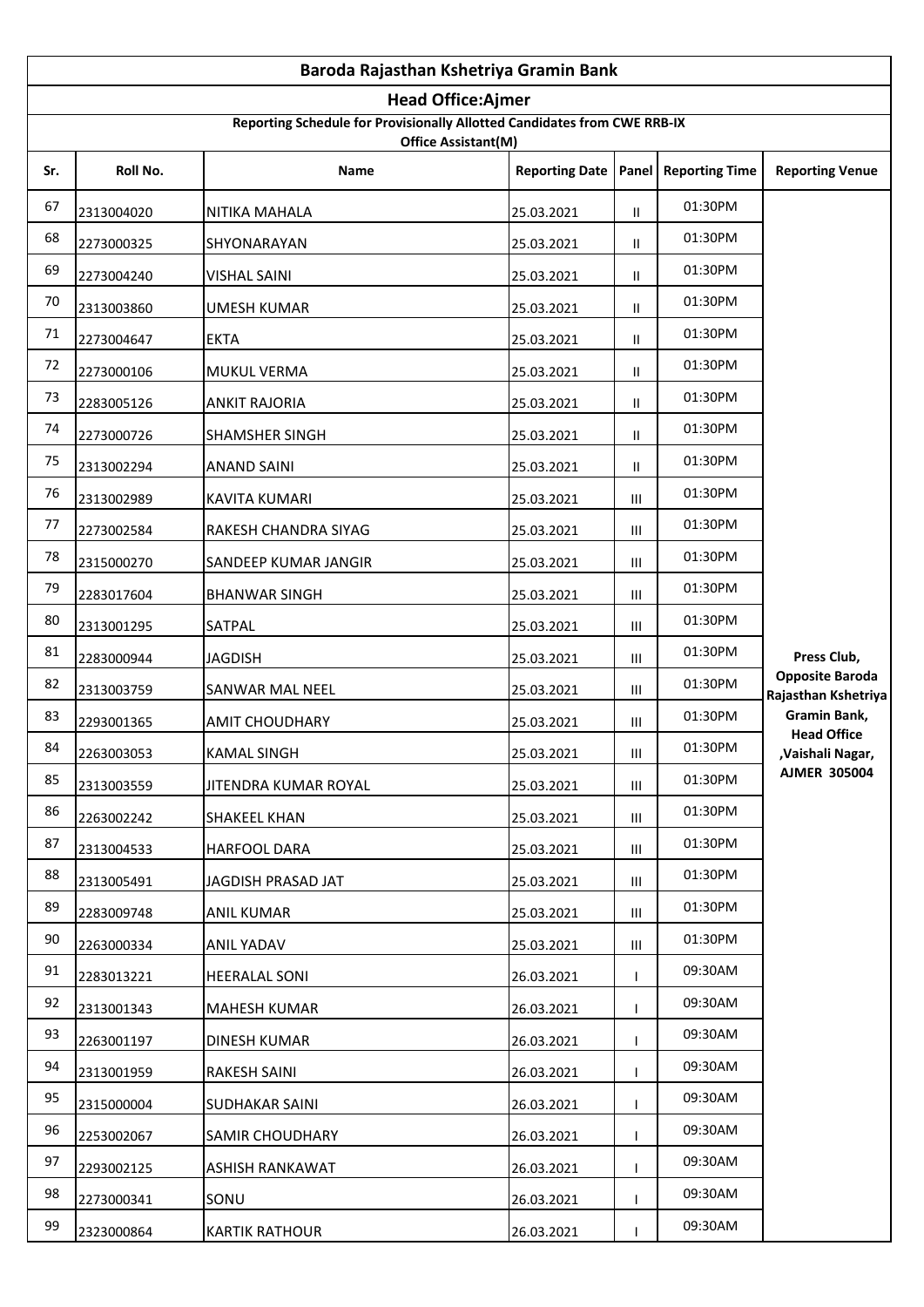|     | Baroda Rajasthan Kshetriya Gramin Bank                                                                |                               |            |               |         |                                               |  |  |  |
|-----|-------------------------------------------------------------------------------------------------------|-------------------------------|------------|---------------|---------|-----------------------------------------------|--|--|--|
|     | <b>Head Office:Ajmer</b>                                                                              |                               |            |               |         |                                               |  |  |  |
|     | Reporting Schedule for Provisionally Allotted Candidates from CWE RRB-IX<br>Office Assistant(M)       |                               |            |               |         |                                               |  |  |  |
| Sr. | Roll No.<br><b>Reporting Date</b><br>Panel<br><b>Reporting Time</b><br><b>Reporting Venue</b><br>Name |                               |            |               |         |                                               |  |  |  |
| 100 | 2273004053                                                                                            | PRADEEP PRAJAPAT              | 26.03.2021 |               | 09:30AM |                                               |  |  |  |
| 101 | 2313003966                                                                                            | SHUBHAM                       | 26.03.2021 |               | 09:30AM |                                               |  |  |  |
| 102 | 2313001673                                                                                            | <b>ANITA KUMARI</b>           | 26.03.2021 |               | 09:30AM |                                               |  |  |  |
| 103 | 2273000758                                                                                            | <b>GARIMA SAINI</b>           | 26.03.2021 |               | 09:30AM |                                               |  |  |  |
| 104 | 2313000609                                                                                            | CHANDRA PRAKASH               | 26.03.2021 |               | 09:30AM |                                               |  |  |  |
| 105 | 2283017767                                                                                            | VIJAY KUMAR LAXKAR            | 26.03.2021 |               | 09:30AM |                                               |  |  |  |
| 106 | 2273004026                                                                                            | RAMANDEEP KOUR                | 26.03.2021 | Ш             | 09:30AM |                                               |  |  |  |
| 107 | 2273003384                                                                                            | <b>SUNITA</b>                 | 26.03.2021 | Ш             | 09:30AM |                                               |  |  |  |
| 108 | 2313000640                                                                                            | SAKSHI CHOUDHARY              | 26.03.2021 | Ш             | 09:30AM |                                               |  |  |  |
| 109 | 2313004156                                                                                            | SAVITA KUMARI                 | 26.03.2021 | $\mathbf{II}$ | 09:30AM |                                               |  |  |  |
| 110 | 2313002089                                                                                            | <b>VIJAY CHOUDHARY</b>        | 26.03.2021 | $\mathbf{H}$  | 09:30AM |                                               |  |  |  |
| 111 | 2273000118                                                                                            | <b>ANIL KUMAR</b>             | 26.03.2021 | $\mathbf{H}$  | 09:30AM |                                               |  |  |  |
| 112 | 2313002375                                                                                            | SONU SUNALIYA                 | 26.03.2021 | $\mathbf{H}$  | 09:30AM |                                               |  |  |  |
| 113 | 2285000776                                                                                            | <b>KOMAL</b>                  | 26.03.2021 | Ш             | 09:30AM |                                               |  |  |  |
| 114 | 2283017285                                                                                            | <b>KAPIL BANSAL</b>           | 26.03.2021 | Ш             | 09:30AM | Press Club,                                   |  |  |  |
| 115 | 2303003496                                                                                            | DIKSHA SHARMA                 | 26.03.2021 | Ш             | 09:30AM | <b>Opposite Baroda</b><br>Rajasthan Kshetriya |  |  |  |
| 116 | 2313002898                                                                                            | <b>SHIKHA GUPTA</b>           | 26.03.2021 | Ш             | 09:30AM | Gramin Bank,                                  |  |  |  |
| 117 | 2283013677                                                                                            | YASH GUPTA                    | 26.03.2021 | $\mathbf H$   | 09:30AM | <b>Head Office</b><br>,Vaishali Nagar,        |  |  |  |
| 118 | 2283010074                                                                                            | PRATEEK VASHISHTHA            | 26.03.2021 | Ш.            | 09:30AM | <b>AJMER 305004</b>                           |  |  |  |
| 119 | 2283016649                                                                                            | <b>VAIBHAV VIJAY</b>          | 26.03.2021 | Ш.            | 09:30AM |                                               |  |  |  |
| 120 | 2273001626                                                                                            | AANCHAL CHHABRA               | 26.03.2021 | Ш.            | 09:30AM |                                               |  |  |  |
| 121 | 2273001522                                                                                            | <b>KIRAN SINGLA</b>           | 26.03.2021 | Ш             | 09:30AM |                                               |  |  |  |
| 122 | 2313004505                                                                                            | VIKASH SHARMA                 | 26.03.2021 | Ш             | 09:30AM |                                               |  |  |  |
| 123 | 2285001553                                                                                            | <b>MAHTAP SINGH CHAUDHARY</b> | 26.03.2021 | Ш             | 09:30AM |                                               |  |  |  |
| 124 | 2313005280                                                                                            | YOGESH SHARMA                 | 26.03.2021 | Ш             | 09:30AM |                                               |  |  |  |
| 125 | 2283007050                                                                                            | KRISHAN SINGH CHAUHAN         | 26.03.2021 | Ш             | 09:30AM |                                               |  |  |  |
| 126 | 2263000478                                                                                            | SAJAL SHARMA                  | 26.03.2021 | ШL            | 09:30AM |                                               |  |  |  |
| 127 | 2283000503                                                                                            | <b>MANOJ PANDAY</b>           | 26.03.2021 | Ш             | 09:30AM |                                               |  |  |  |
| 128 | 2303000393                                                                                            | SHIVAM MAHESHWARI             | 26.03.2021 | Ш             | 09:30AM |                                               |  |  |  |
| 129 | 2313002398                                                                                            | ANJALI SHARMA                 | 26.03.2021 | Ш             | 09:30AM |                                               |  |  |  |
| 130 | 2273001667                                                                                            | NAVNEET BANSAL                | 26.03.2021 | Ш             | 09:30AM |                                               |  |  |  |
| 131 | 2273001518                                                                                            | SHUBHAM BANSAL                | 26.03.2021 | Ш             | 09:30AM |                                               |  |  |  |
| 132 | 2273001331                                                                                            | SIDDHARTH BUTI                | 26.03.2021 | Ш             | 09:30AM |                                               |  |  |  |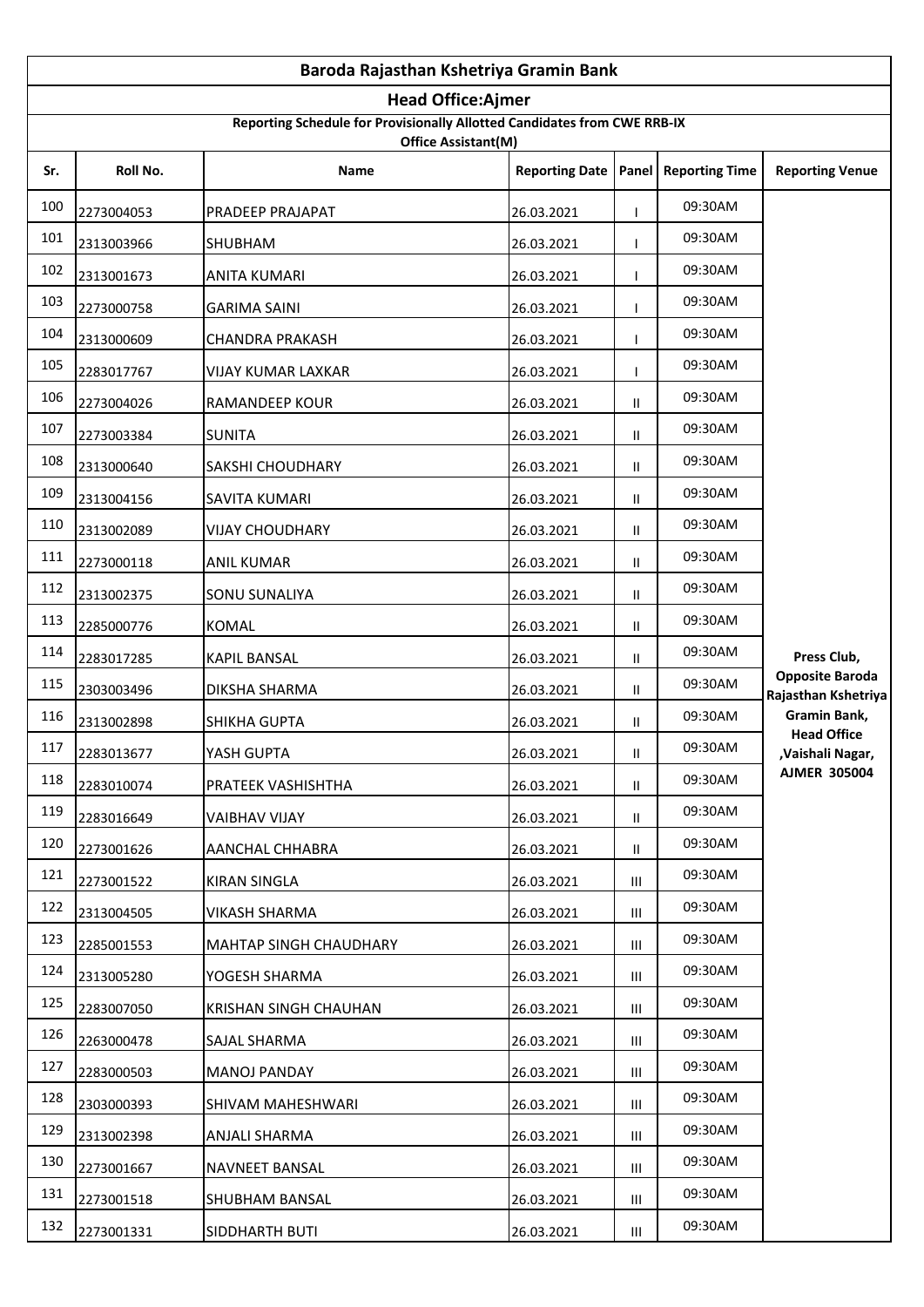|     | Baroda Rajasthan Kshetriya Gramin Bank                                                                |                       |            |               |         |                                               |  |  |  |
|-----|-------------------------------------------------------------------------------------------------------|-----------------------|------------|---------------|---------|-----------------------------------------------|--|--|--|
|     | <b>Head Office:Ajmer</b>                                                                              |                       |            |               |         |                                               |  |  |  |
|     | Reporting Schedule for Provisionally Allotted Candidates from CWE RRB-IX<br>Office Assistant(M)       |                       |            |               |         |                                               |  |  |  |
| Sr. | Roll No.<br><b>Reporting Date</b><br>Panel<br><b>Reporting Time</b><br><b>Reporting Venue</b><br>Name |                       |            |               |         |                                               |  |  |  |
| 133 | 2273004976                                                                                            | <b>INDU RATHORE</b>   | 26.03.2021 | Ш             | 09:30AM |                                               |  |  |  |
| 134 | 2283016058                                                                                            | AJAY KUMAR GARG       | 26.03.2021 | Ш             | 09:30AM |                                               |  |  |  |
| 135 | 2273000350                                                                                            | NAVJOT SALWARA        | 26.03.2021 | Ш             | 09:30AM |                                               |  |  |  |
| 136 | 2303001041                                                                                            | NARAYAN SHARMA        | 26.03.2021 |               | 01:30PM |                                               |  |  |  |
| 137 | 2273000823                                                                                            | <b>KARAN GALHOTRA</b> | 26.03.2021 |               | 01:30PM |                                               |  |  |  |
| 138 | 2283007315                                                                                            | <b>ABHINAV MATHUR</b> | 26.03.2021 |               | 01:30PM |                                               |  |  |  |
| 139 | 2283020166                                                                                            | <b>MOHIT SHARMA</b>   | 26.03.2021 |               | 01:30PM |                                               |  |  |  |
| 140 | 2293002930                                                                                            | <b>UZMA KHAN</b>      | 26.03.2021 |               | 01:30PM |                                               |  |  |  |
| 141 | 2283005362                                                                                            | ANURAG KUMAR SINGH    | 26.03.2021 |               | 01:30PM |                                               |  |  |  |
| 142 | 2283002405                                                                                            | <b>KOMAL BANSAL</b>   | 26.03.2021 |               | 01:30PM |                                               |  |  |  |
| 143 | 2283006728                                                                                            | VIKAS KUMAR GARG      | 26.03.2021 |               | 01:30PM |                                               |  |  |  |
| 144 | 2273002636                                                                                            | VIKASH PARIK          | 26.03.2021 |               | 01:30PM |                                               |  |  |  |
| 145 | 2283019580                                                                                            | <b>MAYURI JAIN</b>    | 26.03.2021 |               | 01:30PM |                                               |  |  |  |
| 146 | 2283001273                                                                                            | SWATI AGRAWAL         | 26.03.2021 |               | 01:30PM |                                               |  |  |  |
| 147 | 2273001208                                                                                            | <b>AARZOO</b>         | 26.03.2021 |               | 01:30PM | Press Club,                                   |  |  |  |
| 148 | 2313001449                                                                                            | SOURAV AGARWAL        | 26.03.2021 |               | 01:30PM | <b>Opposite Baroda</b><br>Rajasthan Kshetriya |  |  |  |
| 149 | 2273002660                                                                                            | PRIYANKA DUGGAR       | 26.03.2021 |               | 01:30PM | Gramin Bank,<br><b>Head Office</b>            |  |  |  |
| 150 | 2283003294                                                                                            | JITESH KUMAR JAIN     | 26.03.2021 | I.            | 01:30PM | ,Vaishali Nagar,                              |  |  |  |
| 151 | 2273002983                                                                                            | ASHISH VOHRA          | 26.03.2021 |               | 01:30PM | <b>AJMER 305004</b>                           |  |  |  |
| 152 | 2283009504                                                                                            | RAJAT MANGAL          | 26.03.2021 |               | 01:30PM |                                               |  |  |  |
| 153 | 2283016233                                                                                            | YOGESH SUROLIYA       | 26.03.2021 | Ш.            | 01:30PM |                                               |  |  |  |
| 154 | 2283013556                                                                                            | ANSHUL JAIN           | 26.03.2021 | $\mathbf{II}$ | 01:30PM |                                               |  |  |  |
| 155 | 2283012202                                                                                            | POOJA SHARMA          | 26.03.2021 | $\mathbf{II}$ | 01:30PM |                                               |  |  |  |
| 156 | 2283006483                                                                                            | SHWETA MITTAL         | 26.03.2021 | Ш.            | 01:30PM |                                               |  |  |  |
| 157 | 2283016223                                                                                            | <b>CHETNA SHARMA</b>  | 26.03.2021 | $\mathbf{II}$ | 01:30PM |                                               |  |  |  |
| 158 | 2253002082                                                                                            | PARISHEK GUPTA        | 26.03.2021 | Ш.            | 01:30PM |                                               |  |  |  |
| 159 | 2323000341                                                                                            | VAIBHAV PANDYA        | 26.03.2021 | Ш.            | 01:30PM |                                               |  |  |  |
| 160 | 2283003380                                                                                            | ABHISHEK AGRAWAL      | 26.03.2021 | Ш.            | 01:30PM |                                               |  |  |  |
| 161 | 2283016231                                                                                            | NIVEDITA KUSHWAHA     | 26.03.2021 | $\mathbf{II}$ | 01:30PM |                                               |  |  |  |
| 162 | 2273002065                                                                                            | <b>DOLIKA</b>         | 26.03.2021 | $\mathbf{II}$ | 01:30PM |                                               |  |  |  |
| 163 | 2273003028                                                                                            | RAJEEV KUMAR          | 26.03.2021 | Ш.            | 01:30PM |                                               |  |  |  |
| 164 | 2303001151                                                                                            | SURYA PRAKASH SHARMA  | 26.03.2021 | Ш.            | 01:30PM |                                               |  |  |  |
| 165 | 2283006637                                                                                            | NIKHIL KUMAR AGRAWAL  | 26.03.2021 | Ш.            | 01:30PM |                                               |  |  |  |